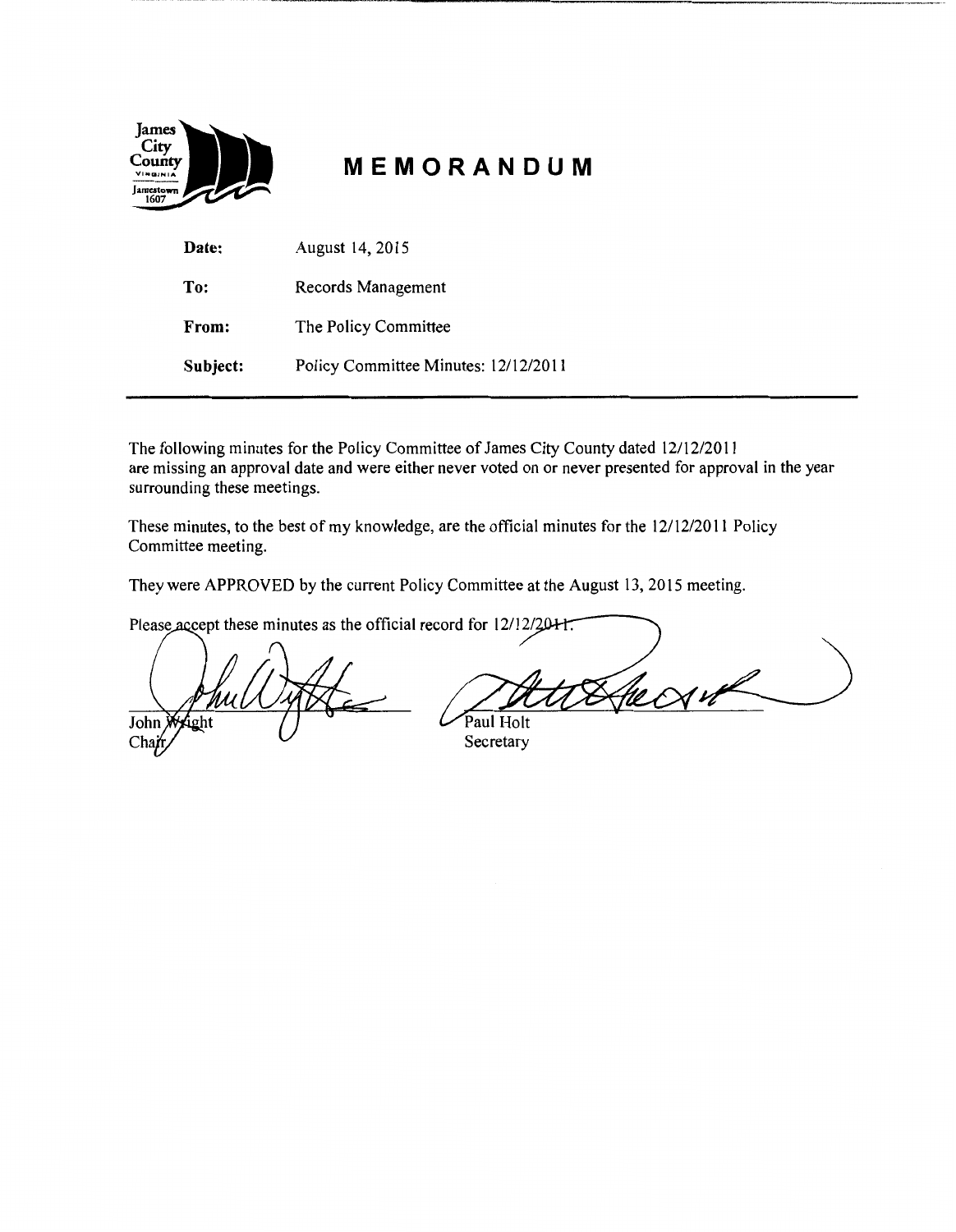#### **POLICY COMMITIEE MEETING**

December 12, 2011 4:00 p.m. County Complex, Building A

## **1) Roll Call**

| <b>Present</b>    | <b>Staff Present</b> |
|-------------------|----------------------|
| Mr. Rich Krapf    | Ms. Tammy Rosario    |
| Mr. Tim O'Connor  | Mr. Jason Purse      |
| Mr. Al Woods      | Mr. Luke Vinciguerra |
| Mr. Jack Fraley   | Mr. John McDonald    |
| Mr. Mike Maddocks | Mr. John Horne       |

Ms. Fran Giessler Ms. Nancy Ellis Mr. Alan Robertson Mr. Brian Elmore

Mr. Rich Krapf called the meeting to order at 4:05 p.m.

## **2) Old Business- FV13-FY17 Capital Improvements Program (CIP) requests**

Mr. Luke Vinciguerra stated staff suggests the Committee asking questions of the departmental planning heads present. He suggested Stormwater and General Services take questions first. Based on departmental feedback, Committee members can recalculate their scores during the meeting. Staff will input either new or adjusted scores from the Committee.

Mr. Krapf stated the Committee will ask questions from the Stormwater Department, followed by General Services, Parks, and Schools.

The Committee discussed Stormwater project requests with Stormwater staff.

The Committee discussed General Services project requests with General Services staff.

The Committee discussed Parks project requests with Parks staff.

The Committee discussed Schools project requests with Schools staff.

Mr. Krapf stated he identified at least four items the Committee would discuss the ratings. He stated the Committee would review items one at time and see if there's any divergence on the ratings.

Mr. Purse suggested staff could calculate averages scores for each project, with the Committee discussing those averages.

Mr. Krapf stated the Committee should limit its review to the top ten and bottom ten scores.

Mr. Krapf called a break.

The Committee discussed possible CIP financing opinions with Financial Management Services staff.